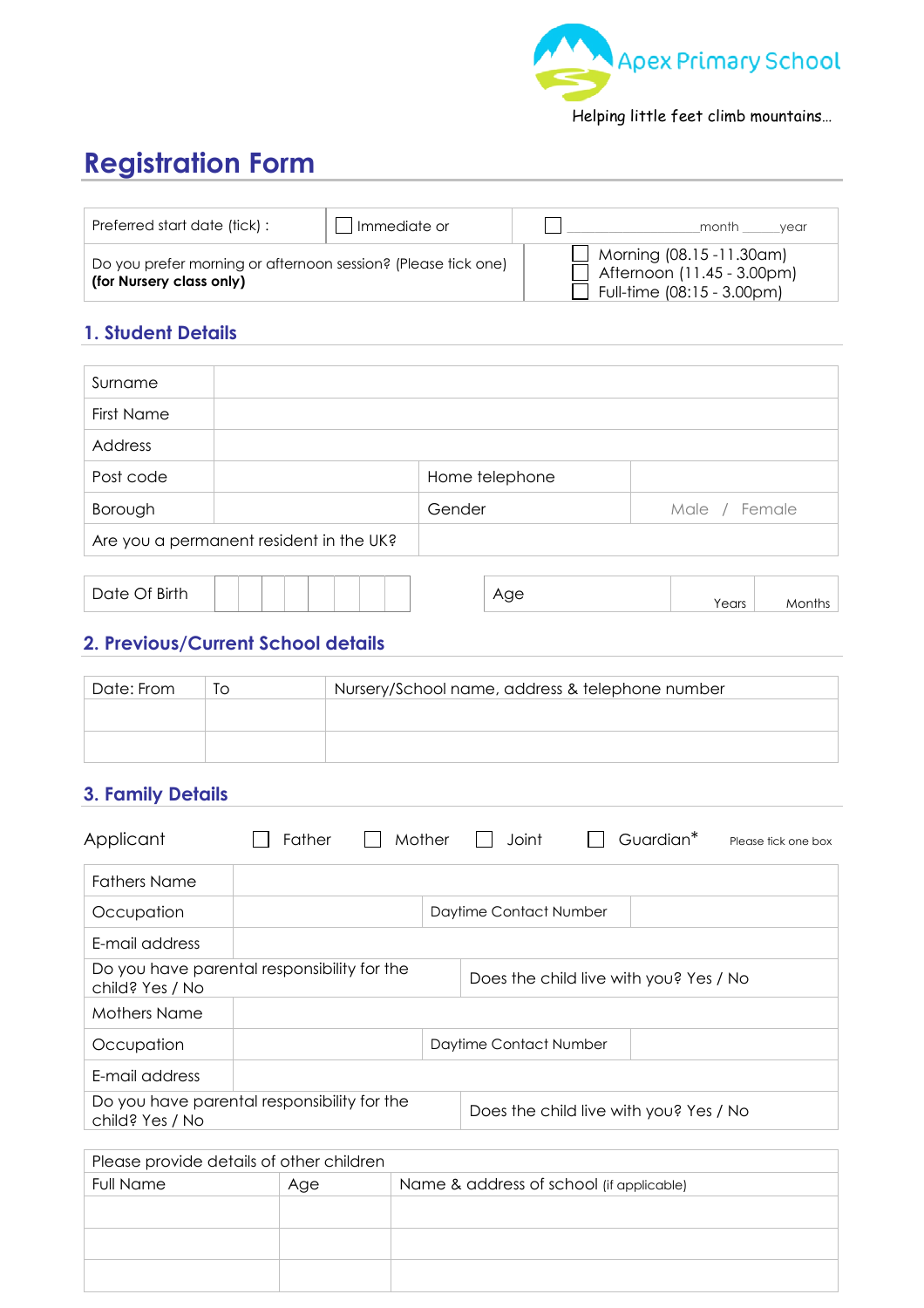Does your child have any medical condition, illnesses or allergies requirements that the school should be made aware of:

### **5. Special Educational Need**

Does your child have any special educational need (learning, physical, behavioural): YES / NO Please give details:

#### **6. Applicants Declaration**

- 1. I enclose the registration processing fee of £20 with this application.
- 2. I have read the Prospectus and agree with the Ethos of the School.
- 3. I understand that submitting this application does not guarantee a place.
- 4. I understand that I/we the parent(s) together with the child on this application will be required to attend an interview.
- 5. I understand that I/we the parent(s) need to inform the school of any **NEW information/concerns** that will affect my child before Admission.
- 6. I declare the information submitted in this form and the accompanying questionnaire, is accurate and correct. Any misleading information could jeopardize my child's position within the School.

| Signature of Applicant(s) | <b>Print Name</b> | Date |
|---------------------------|-------------------|------|
|                           |                   |      |
|                           |                   |      |
|                           |                   |      |
|                           |                   |      |

| Please ensure £20 registration fee | Please send the completed form to: |  |  |  |  |
|------------------------------------|------------------------------------|--|--|--|--|
| is paid by cash or via bacs:       |                                    |  |  |  |  |
| Account: HSBC, Apex Trust          | <b>Apex Primary School</b>         |  |  |  |  |
|                                    | 60-62 Argyle road                  |  |  |  |  |
| A/c no: 91592920<br>S/C 40-09-06   | Ilford, Essex, IG1 3BG             |  |  |  |  |
|                                    |                                    |  |  |  |  |
|                                    | School Office: 020 8554 1208       |  |  |  |  |

#### **For office use only**

| Date Received |       | Initial           |   |          | Date Reviewed | Initial |   |
|---------------|-------|-------------------|---|----------|---------------|---------|---|
|               |       |                   | 3 | 4        |               |         | O |
|               |       |                   |   |          |               |         |   |
| Proposed:     | A/D/R | Date /<br>Initial |   | Approved |               |         |   |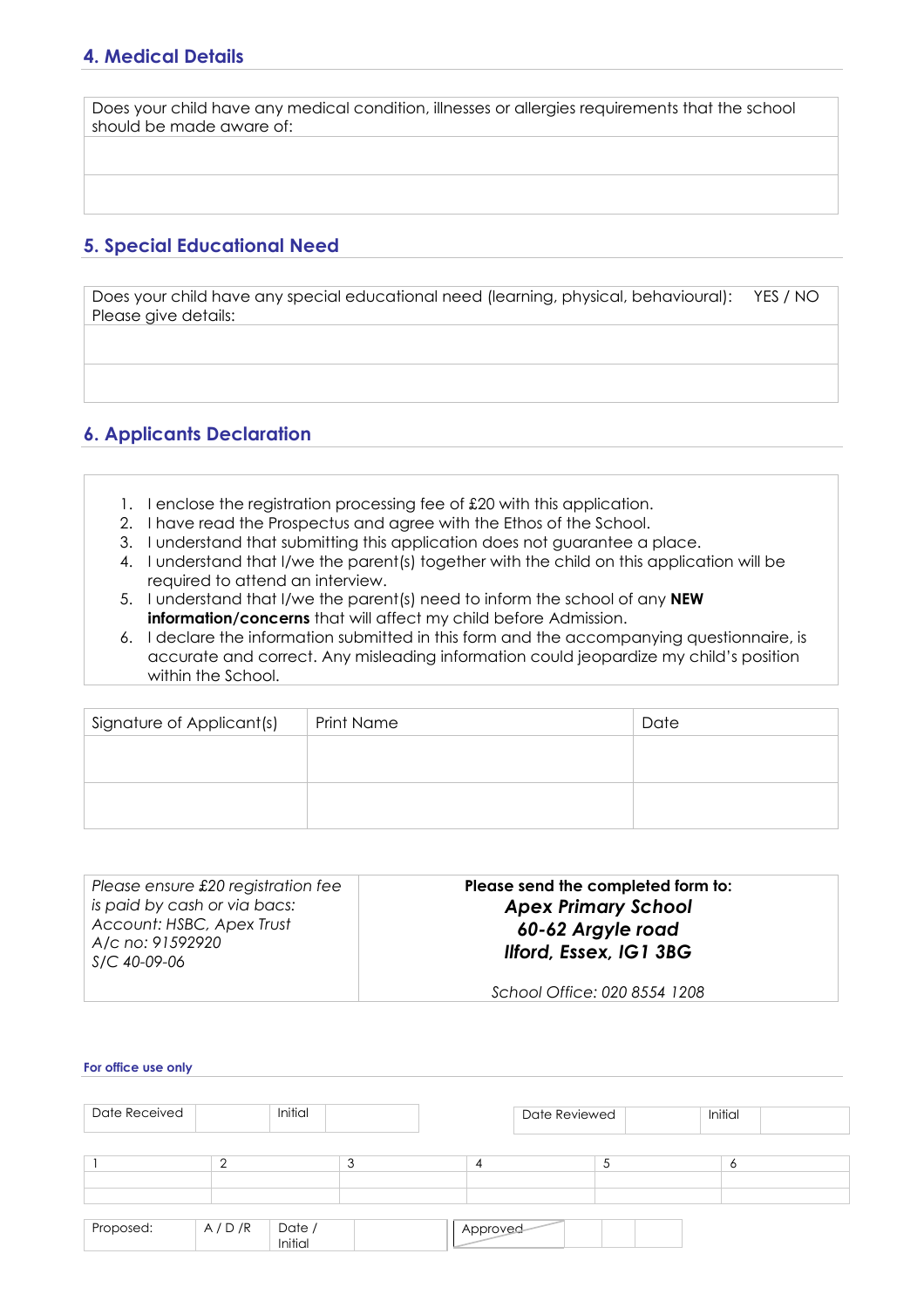

**Helping little feet climb mountains…** 

# **Questionnaire**

### **1. Apex Primary School.** *(Please continue on a separate sheet)*

| 1.1) | Why would you like to enroll your child at Apex Primary School?                      |
|------|--------------------------------------------------------------------------------------|
|      |                                                                                      |
|      |                                                                                      |
| 1.2) | In your own words, what does it mean to build the Islamic personality of your child? |
|      |                                                                                      |
|      |                                                                                      |
| 1.3) | What are your expectations from the school?                                          |
|      |                                                                                      |
|      |                                                                                      |
|      |                                                                                      |
|      |                                                                                      |

### **2. Home Environment**

| Do you strictly adhere to Islamic practices in<br>2.1<br>accordance to the Qur'an & Sunnah? |                            | Yes / Mostly / Sometimes / No |
|---------------------------------------------------------------------------------------------|----------------------------|-------------------------------|
| Do you observe the following                                                                | Mother                     | Father                        |
| (2.2)<br>Salah 5 Times                                                                      | Never / Sometimes / Always | Never / Sometimes / Always    |
| Saum (Fasting in Ramadan)<br>(2.3)                                                          | Never / Sometimes / Always | Never / Sometimes / Always    |
| Zakah<br>(2.4)                                                                              | Never / Sometimes / Always | Never / Sometimes / Always    |
| Does your child watch<br>(2.5)<br>television?                                               | Yes / Controlled / No      |                               |
| If so, what is his/hers favorite<br>2.6)<br>programme / video / DVD?                        |                            |                               |
| What types of toys/games do<br>2.7)<br>you encourage?                                       |                            |                               |
| What types of toys/games do<br>2.8)<br>you discourage?                                      |                            |                               |
| How do you encourage your child's Islamic development at home?<br>2.9                       |                            |                               |
|                                                                                             |                            |                               |
|                                                                                             |                            |                               |
|                                                                                             |                            |                               |

### **3. Your Child**

| Languages spoken at home<br>3.11                                   |                                                      |  |  |  |
|--------------------------------------------------------------------|------------------------------------------------------|--|--|--|
| 3.2) To what level has your child<br>learnt Arabic?                | None / Very Little / Basic / Intermediate / Advanced |  |  |  |
| 3.3) To what level has your child<br>learnt Quran?                 | None / Very Little / Basic / Intermediate / Advanced |  |  |  |
| Please provide copies of Nursery or School reports for your child. |                                                      |  |  |  |